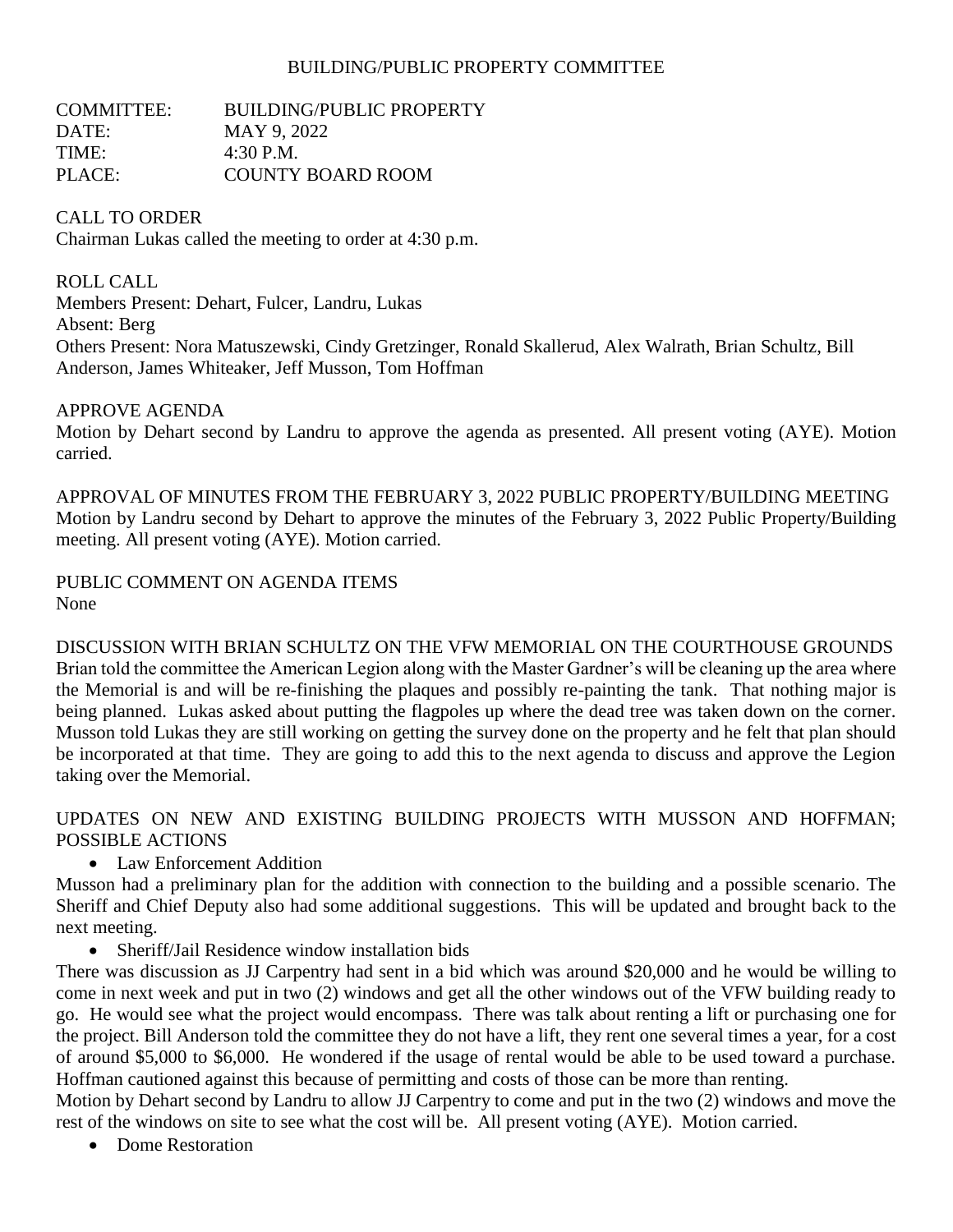Musson had several pictures of the Dome and told the committee the Dome definitely is in disrepair and needs to be taken care of. He also told the committee the sky light will need to be replaced with an insulated sky light. Lukas informed new committee members that this committee reserved \$300,000 of the General Obligation for repair of the Dome. If the Dome and stone bricks and metal joints are not repaired to stop the leaking inside, and repairs done to the pictures or the building will be a waste of time and money. The committee would like Musson to continue working on this.

• New Windows for South Annex

Musson finally has a date set with Marvin Windows to come in and look at the windows for replacement. Lukas would like all windows to match. Quotes will go out for bids from other companies as well, but, windows have to match.

• Future Courtroom Addition

No Action; already discussed.

• N. Annex Bathroom Bids

Motion by Lukas, second by Dehart to send out for bids (RFP's). All present voting (AYE). Motion carried.

### DISCUSSION AND POSSIBLE ACTION HOME TOWN TROLLEY AND THE ELECTRICAL REPAIR AT THE FAIRGROUNDS

Motion by Fulcer, second by Landru to have Corporation Counsel send a certified letter with the bill that will go on Corporation Counsel letterhead. All present voting (AYE). Motion carried.

## UPDATES WITH MAINTENANCE DEPARTMENT; POSSIBLE ACTIONS

• Balances in Capital Project Funds

There are some changes needing to be done and the Capital Projects is down to \$19,000. There was a question with Musson and his invoices.

Motion by Dehart to charge out Musson invoices out of General Obligation Debt moving forward, second by Fulcer. All present voting (AYE). Motion carried.

• Replacement of Garage doors on garage located by deer pen

The doors that need to be replaced are not by the deer pen, they are the doors by the elevator; back entrance. The committee would like the doors to have windows and also replace the operators.

Motion by Landru, second by Lukas to go out for RFP's. All present voting (AYE). Motion carried.

- Bathroom- Jury Room
- The Bathrooms will be capped off for now.

• Donated Sheriff Squad

Motion by Fulcer, second by Dehart to give the squad back to the Sheriff Department. All present voting (AYE). Motion carried.

• Water Softener

Nothing new yet.

• Shooting Range

Maintenance will take pictures and bring them back to the next meeting.

• ADRC Carpet Cleaning – New Vacuum Cleaner

Motion by Landru to purchase a new vacuum cleaner for the building, second by Fulcer. All present voting (AYE). Motion carried.

• Highway Wood Chipper

There was a complaint about the big branches in the courtyard. The Highway will be coming by to pick up the big branches as soon as possible. The Maintenance is working on getting everything cleaned up as fast as they can.

• Highway Air Lift for washing windows on the Courthouse

The Highway does not own the lift they rent it from Flannery's.

• Air Balancing – North Annex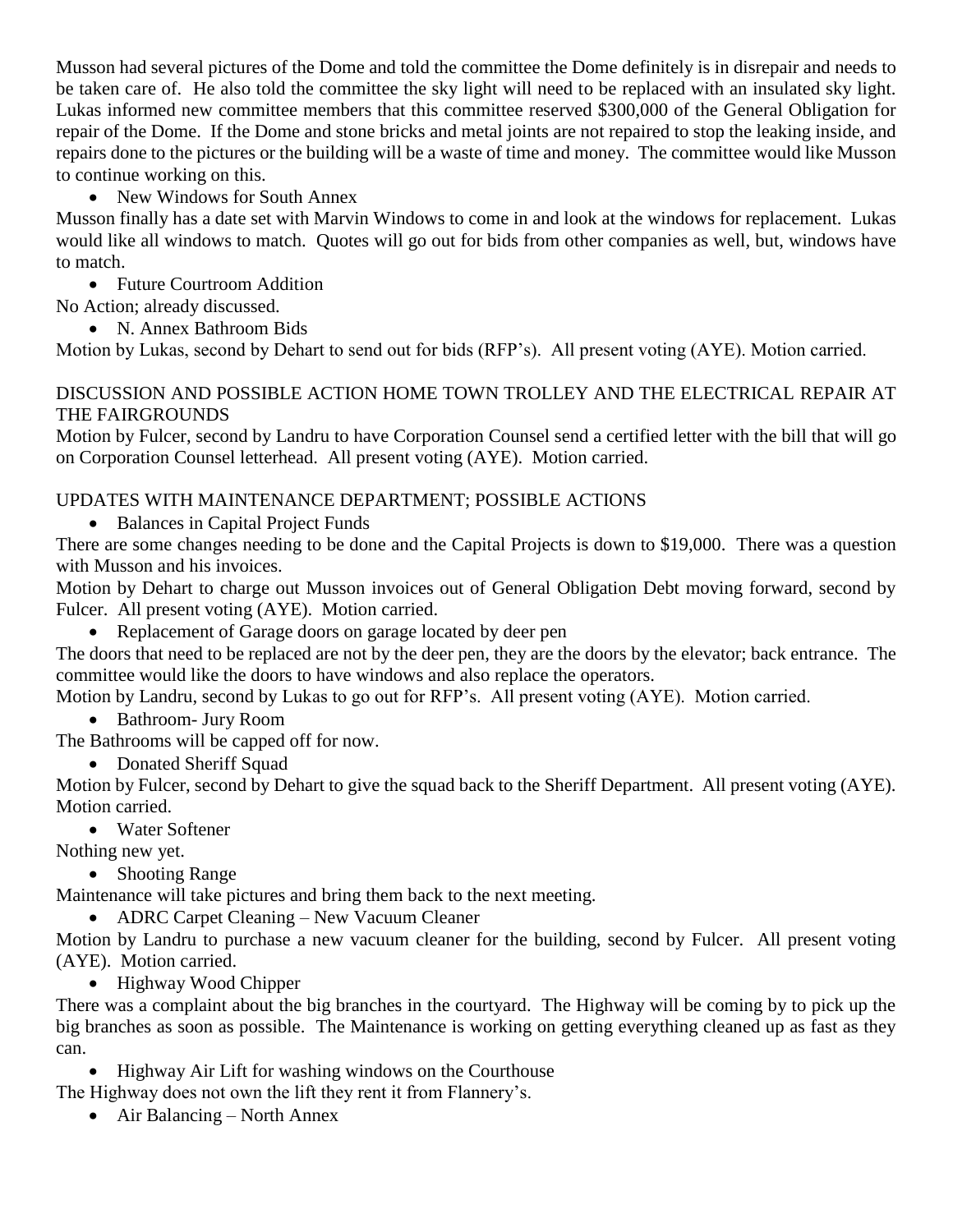The Maintenance has the ductwork taped up and back together, but, wondered if it was worth bringing the company back and paying them \$1,800 to do the balancing. Hoffman told Maintenance the company has to do the balancing it was part of their scope of work in the contract. He will contact them.

• Jail Boiler & Water Heater

This needs to be added to the new project.

- Solar lighting Carter welcome sign
- Eland will have the solar for the sign completed in the next few weeks.
	- Generator N. Annex

In two weeks, Wisconsin Public Service will be coming to replace the regulator in the N. Annex generator. Rinehart told the committee the generator is 20-years old and the cost to replace it would be around \$68,000.

• Courtroom Medallion

Chris from Eland will be coming next Tuesday to get the light in the Medallion.

• OTIS Elevator

The Elevator is not working when coming off the generator test. An OTIS technician has come up twice to work on this. A bill was received for the first time in the amount of \$1,572. Rinehart called and told them it was crazy to charge us for them coming when it is their problem. They will be disregarding the first invoice. This should be covered by warranty. Someone will check into this.

• Boilers

The Boilers today were shut down because the sensor on the outside of the building was reading 64 degrees, when it was only 54 degrees. They will be coming from Professional to replace the bad sensor. There is a meeting on May 26<sup>th</sup> with all contractors and attorneys. Hoffman will talk to Pam and Leon about using one of the courtrooms.

• Jail -Battery Back-up

A main battery back-up for the Jail died. Gretzinger authorized this to replaced as it is an emergency.

• Courtroom Hardwood Floors

The floors have really come down. Baseman told Hoffman the only way to fix what happened with the water would be to sand and refinish. A quote will be obtained for cost.

• Sealing of Floors

Hoffman spoke with Tammy from ASET Janitorial about sealing of the stone floors. She would be willing to strip and seal the floors, but, only if the County supplied all of the materials. Rinehart told the committee the Jail and the Sheriff Department needs it as well.

DISCUSSION AND POSSIBLE ACTION ON ST. LUKE'S CHURCH REQUEST OF THE COURTHOUSE SQUARE ON JULY 30, 2022

Motion by Fulcer to approve the usage request if insurance is supplied, second by Dehart. All present voting (AYE). Motion carried.

## DISCUSSION AND POSSIBLE ACTION ON THE FOREST COUNTY CHAMBER REQUEST OF THE COURTHOUSE SQUARE ON JULYY 23RD FOR KENTUCK DAY

Motion by Landru to approve the Chamber the usage request if insurance is supplied, second by Fulcer. All present voting (AYE). Motion carried.

## DISCUSSION AND POSSIBLE ACTION ON THE DESTRUCTION AND DISPOSAL OF I.T. EQUIPMENT; **NAUNKCA**

Motion by Dehart to give Naunkca permission to dispose of all items listed, second by Landru. All Present voting (AYE). Motion carried.

# POSSIBLE FUTURE AGENDA ITEMS AND SETTING UP NEXT MEETING DATE

- Marvin Windows  $-2<sup>nd</sup>$  story windows
- Law Enforcement Addition
- Courtroom Hardwood Floor Estimate for Repair